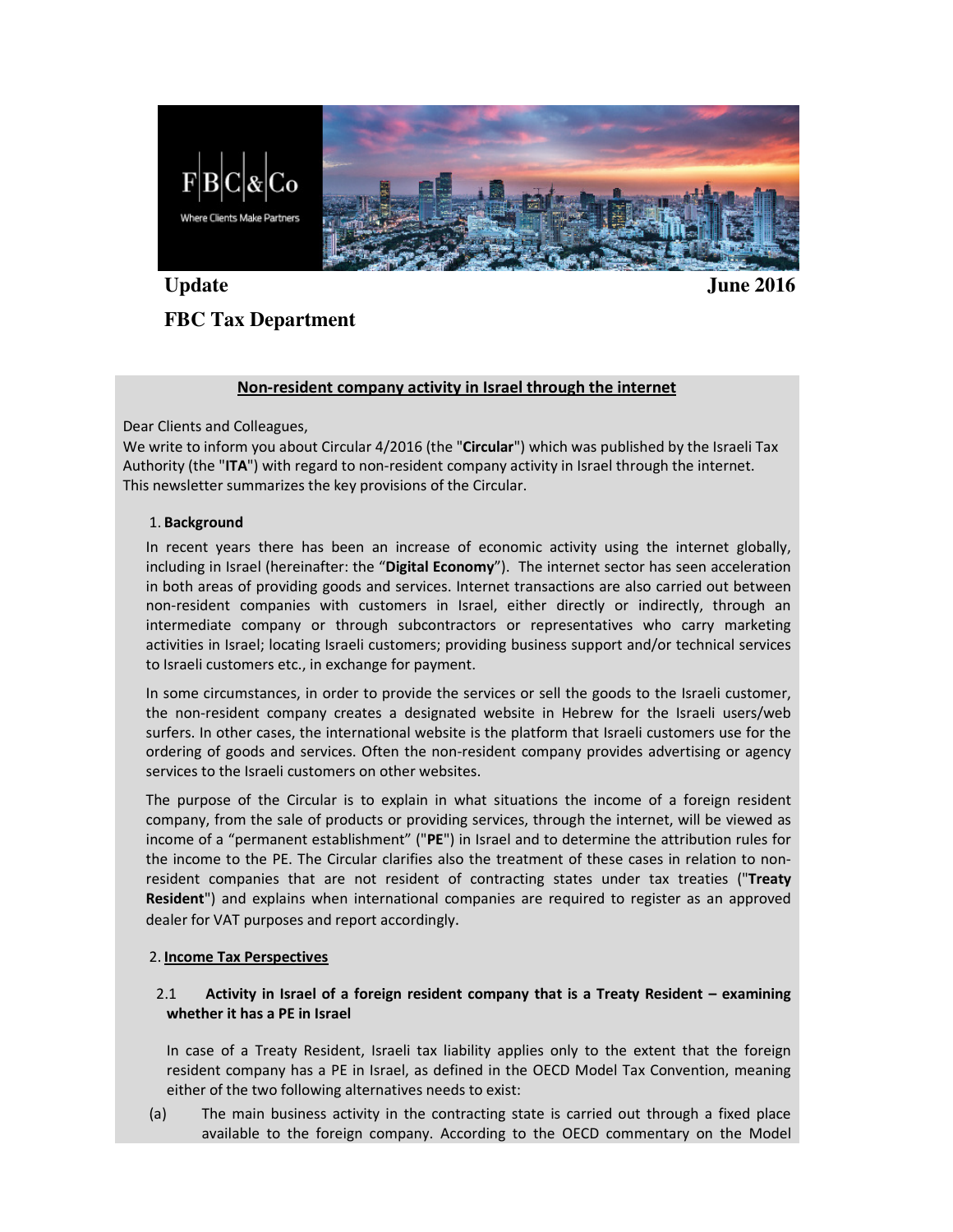Convention (the "Commentary"), in the context of electronic commerce, the physical location of the server, which supports the website, may be considered as a fixed place of business, which creates a PE in Israel for the foreign company. Notwithstanding, the Commentary does not deny the existence of PE's in other places where there is business activity, even when the server is located at a different location. According to the interpretation expressed in the Circular, in light of the current Digital Economy where a server can be located in any place in the world while the marketing, service, support, the development, etc. can take place in other locations, the physical location of the server is given relatively little weight in determining the existence of a PE. The Circular also indicates that in cases where the foreign company has a physical presence in Israel, such as existence of a branch of the foreign company, or the leasing of offices, those places will be considered as a PE. In addition, according to the Circular, when the representatives and employees of the foreign company make permanent use of offices of an Israeli resident company that is related to the foreign company for the production of income, which is not the Israeli company's income, the foreign company may have a PE in Israel. Due to the Digital Economy, the Circular notes that activities previously considered as "preparatory and auxiliary" can nowadays be deemed to be principal activities of the company and the company will be considered having a PE in Israel.

In addition the Circular lists the following indicators of the existence of a significant digital presence in Israel:

- A significant number of digital service contracts are executed online with Israeli residents.
- Services that the foreign company provides are used by many customers in Israel through the internet.
- The foreign company provides service on the internet that is adapted to Israeli customers or users (for example: the use of the Hebrew language, the charging of customers with the Israeli currency, the clearing of local credit cards in Israel, etc.)
- (b) The business activity in the contracting state is carried out through a dependent agent (hereinafter: "Dependent Agent"), who has the authority to enter into contracts in the foreign company's name. The Circular lists the following indicators that can assist in determining whether the activities of the agent in Israel for the foreign company are those of a Dependent Agent which creates for the foreign company significant economic activity constituting a PE in Israel:
	- The foreign company's lack of involvement in the transaction demonstrates that in practice authority has been granted to the agent in Israel.
	- The agent in Israel receives orders from customers that are approved in a routine manner by the foreign company.
	- The agent in Israel is significantly involved in adapting to Israeli customers' demands.
	- The agent in Israel is a party to the contract between the foreign company and the customer.

All of the aforementioned indicators should be evaluated, and if there is a high degree of involvement of the agent in Israel in the negotiations, and his decisions bind the foreign company, these findings will strengthen the conclusion that a Dependent Agent exists that creates for the foreign company substantial economic activity constituting a PE.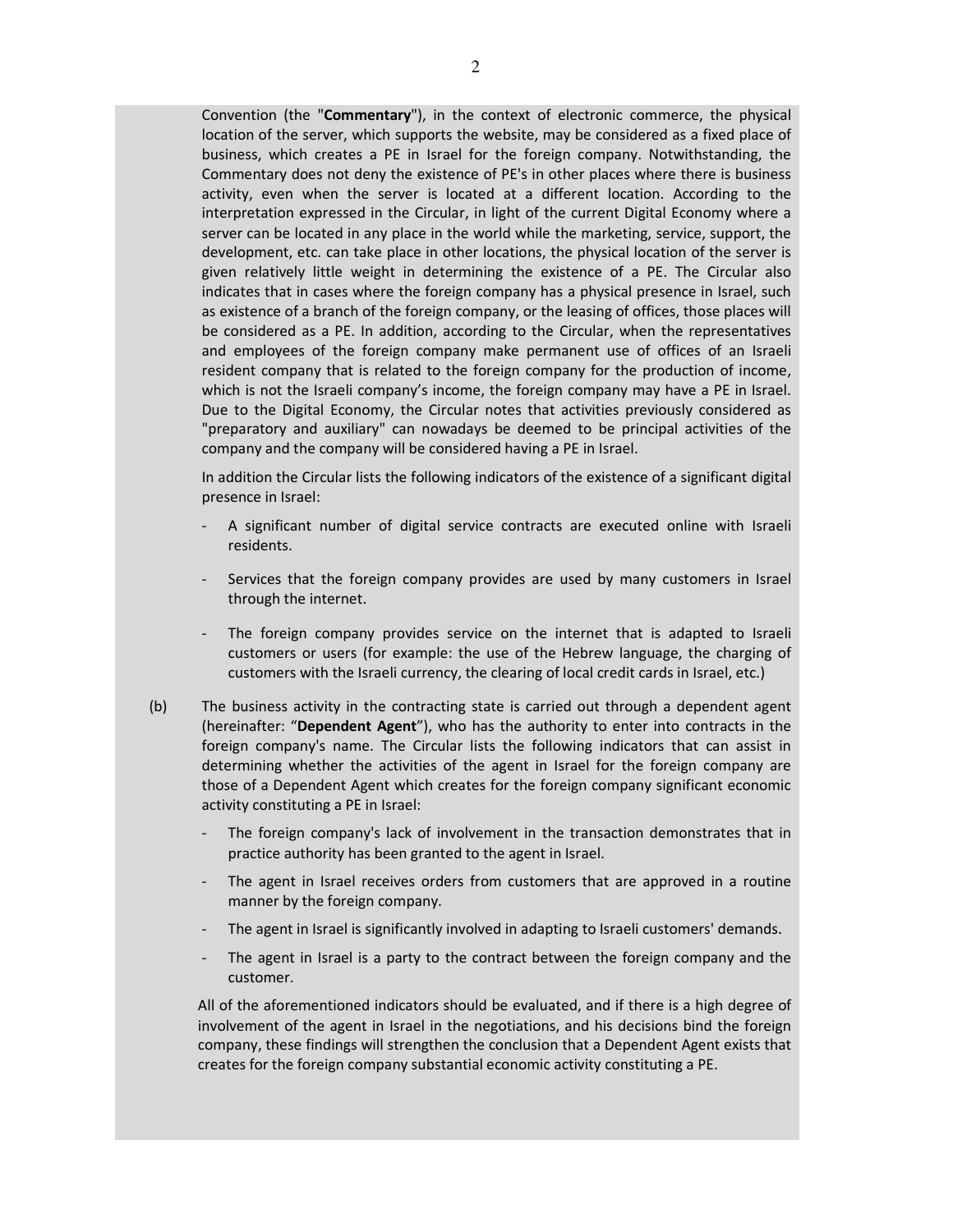# 2.2 The activity in Israel of a foreign company that is not a Treaty Resident

When a foreign company, which is not a Treaty Resident, carries out internet activity in Israel, Israeli tax liability is determined based on internal Israeli Law, regardless of the PE requirements according to the Israeli tax treaties. According to the Israel Income Tax Ordinances (the "ITO"), a foreign company is liable for tax in Israel on income generated from business activity in Israel, which can result from either a physical presence or a significant economic presence.

- 2.2.1 Carrying out business activity in Israel through a physical location in Israel The activities of foreign companies that are not Treaty Residents that provide services or sell products through the internet are often carried out through a physical location in Israel, such as an office where the foreign company has employees and provides services to its customers, etc., which will be deemed to be the place of business activity of the foreign company in Israel.
- 2.2.2 Carrying out business activity in Israel with the assistance of an agent in Israel When an agent in Israel or an affiliated party that is resident in Israel (including an affiliated Israeli resident company) (hereinafter: "Agent in Israel") assists the foreign company in providing its services or selling its products in Israel (which could include the following activities: finding customers or collecting data, managing customer connections, providing marketing, collection, support, consulting, or customer support services, etc., through the Agent in Israel), such activities, in whole or in part, in combination with the internet activity of the foreign company in Israel, will be deemed business activity taking place in Israel under the ITO.
- 2.2.3 Significant economic presence of the foreign company in Israel A foreign company that provides services through the internet alone, without having any physical presence in Israel, will be deemed to have business activity in Israel if its economic presence in Israel is significant. The following are a number of indicators that can demonstrate the existence of a significant economic presence of a foreign company in Israel:
	- The foreign company provides its customers with services on the internet, such as advertising, agency, marketing, support etc., in relation to its Israeli users.
	- The foreign company carries out a substantial number of transactions with residents of Israel through the internet.
	- The foreign company provides service on the internet adapted to Israeli customers or users (for example: the use of the Hebrew language, style, the charging of customers with the Israeli currency, the clearing of local credit cards in Israel, etc.).
	- The services that the foreign company provides are used by many customers in Israel through the internet.
	- The proportion of Israeli users of the website is high.

# 3. Attribution of profits

# 3.1 Attribution of profits of a foreign company resident in a treaty state to a PE in Israel

Under the Authorized OECD Approach ("A.O.A."), the profits attributed to the PE are the profits that it could have earned under the arm's length principle, if the PE were a separate entity. Attribution of profits is done in two steps. First, significant people functions relevant to the attribution of economic ownership of assets and to the assumption of risks are identified and attributed to the PE. Second, transactions between the PE and the foreign company of which it is a part (the "Internal Dealings")